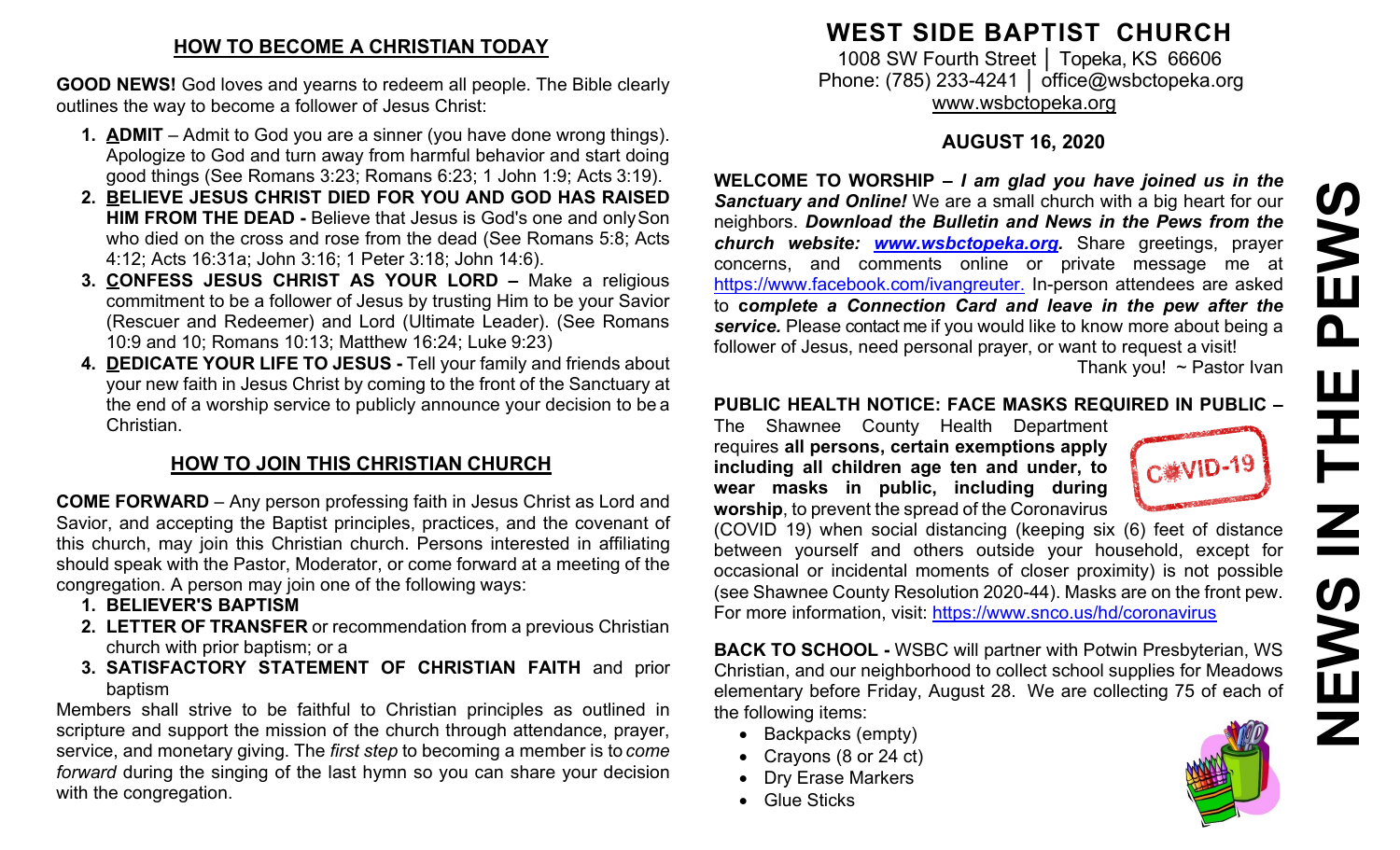- Pencils (#2)
- Zip Lock Bags (quart and gallon size)

**Cash donations for supplies will be appreciated.** Mark your donation "School Supplies" or GIVE ONLINE at [https://west-side-baptist](https://west-side-baptist-church.square.site/)[church.square.site.](https://west-side-baptist-church.square.site/)

**BIBLE STUDY ONLINE** – The Pastor is leading the **"Gospel of Matthew" Bible Study on Wednesdays IN-PERSON at 10:30 am and ONLINE at 6:30 pm via ZOOM (see email for Meeting ID number and Password).** Join this one-hour small group study for free.

**CHILDREN'S FACE MASKS** – **NEEDED!** Washable, [reusable, cloth](https://nextdoor.com/news_feed/?post=155629527&is=npe&mar=false&ct=BgkLRxK_kUfufApdcecdosUCxLcqgbPaQ_Gg-2IY2NlrRaq2bpMDOSDoY_GCy84Q&ec=iD9EVf8Fqz_GipY9l9G7ig==&token=TBZBxdG2WbEk0mYSwQGqzKGdoDCzxFuWDjeZ0kzGgT0BzasgBHhy6iRPISpftfNhWqt2RAAJX9uEhigwXTopVKqwnU3us_MCMfUPUWcq4VY%3D&auto_token=62LLcwTu_ghjIiTFPF5WALVGj_oNZnTxqmgoKXOWdIGckbo_MY8IqQM2Efpf34bBU9E0CBmIjp5ylAnO7J778wfKh9MNbBRsnQB4ZeWb5jY%3D) face



[masks for students at Meadows Elementary and kids in the](https://nextdoor.com/news_feed/?post=155629527&is=npe&mar=false&ct=BgkLRxK_kUfufApdcecdosUCxLcqgbPaQ_Gg-2IY2NlrRaq2bpMDOSDoY_GCy84Q&ec=iD9EVf8Fqz_GipY9l9G7ig==&token=TBZBxdG2WbEk0mYSwQGqzKGdoDCzxFuWDjeZ0kzGgT0BzasgBHhy6iRPISpftfNhWqt2RAAJX9uEhigwXTopVKqwnU3us_MCMfUPUWcq4VY%3D&auto_token=62LLcwTu_ghjIiTFPF5WALVGj_oNZnTxqmgoKXOWdIGckbo_MY8IqQM2Efpf34bBU9E0CBmIjp5ylAnO7J778wfKh9MNbBRsnQB4ZeWb5jY%3D)  [Ward Meade Neighborhood. The Topeka Public Schools will](https://nextdoor.com/news_feed/?post=155629527&is=npe&mar=false&ct=BgkLRxK_kUfufApdcecdosUCxLcqgbPaQ_Gg-2IY2NlrRaq2bpMDOSDoY_GCy84Q&ec=iD9EVf8Fqz_GipY9l9G7ig==&token=TBZBxdG2WbEk0mYSwQGqzKGdoDCzxFuWDjeZ0kzGgT0BzasgBHhy6iRPISpftfNhWqt2RAAJX9uEhigwXTopVKqwnU3us_MCMfUPUWcq4VY%3D&auto_token=62LLcwTu_ghjIiTFPF5WALVGj_oNZnTxqmgoKXOWdIGckbo_MY8IqQM2Efpf34bBU9E0CBmIjp5ylAnO7J778wfKh9MNbBRsnQB4ZeWb5jY%3D)  [give each child two masks to start school. Neighbors need](https://nextdoor.com/news_feed/?post=155629527&is=npe&mar=false&ct=BgkLRxK_kUfufApdcecdosUCxLcqgbPaQ_Gg-2IY2NlrRaq2bpMDOSDoY_GCy84Q&ec=iD9EVf8Fqz_GipY9l9G7ig==&token=TBZBxdG2WbEk0mYSwQGqzKGdoDCzxFuWDjeZ0kzGgT0BzasgBHhy6iRPISpftfNhWqt2RAAJX9uEhigwXTopVKqwnU3us_MCMfUPUWcq4VY%3D&auto_token=62LLcwTu_ghjIiTFPF5WALVGj_oNZnTxqmgoKXOWdIGckbo_MY8IqQM2Efpf34bBU9E0CBmIjp5ylAnO7J778wfKh9MNbBRsnQB4ZeWb5jY%3D)  [additional masks. All sizes welcome! Donate masks at West](https://nextdoor.com/news_feed/?post=155629527&is=npe&mar=false&ct=BgkLRxK_kUfufApdcecdosUCxLcqgbPaQ_Gg-2IY2NlrRaq2bpMDOSDoY_GCy84Q&ec=iD9EVf8Fqz_GipY9l9G7ig==&token=TBZBxdG2WbEk0mYSwQGqzKGdoDCzxFuWDjeZ0kzGgT0BzasgBHhy6iRPISpftfNhWqt2RAAJX9uEhigwXTopVKqwnU3us_MCMfUPUWcq4VY%3D&auto_token=62LLcwTu_ghjIiTFPF5WALVGj_oNZnTxqmgoKXOWdIGckbo_MY8IqQM2Efpf34bBU9E0CBmIjp5ylAnO7J778wfKh9MNbBRsnQB4ZeWb5jY%3D)  [Side Baptist Church, 1008 SW 4th St., Topeka, Kansas 66606.](https://nextdoor.com/news_feed/?post=155629527&is=npe&mar=false&ct=BgkLRxK_kUfufApdcecdosUCxLcqgbPaQ_Gg-2IY2NlrRaq2bpMDOSDoY_GCy84Q&ec=iD9EVf8Fqz_GipY9l9G7ig==&token=TBZBxdG2WbEk0mYSwQGqzKGdoDCzxFuWDjeZ0kzGgT0BzasgBHhy6iRPISpftfNhWqt2RAAJX9uEhigwXTopVKqwnU3us_MCMfUPUWcq4VY%3D&auto_token=62LLcwTu_ghjIiTFPF5WALVGj_oNZnTxqmgoKXOWdIGckbo_MY8IqQM2Efpf34bBU9E0CBmIjp5ylAnO7J778wfKh9MNbBRsnQB4ZeWb5jY%3D)  [Thanks!](https://nextdoor.com/news_feed/?post=155629527&is=npe&mar=false&ct=BgkLRxK_kUfufApdcecdosUCxLcqgbPaQ_Gg-2IY2NlrRaq2bpMDOSDoY_GCy84Q&ec=iD9EVf8Fqz_GipY9l9G7ig==&token=TBZBxdG2WbEk0mYSwQGqzKGdoDCzxFuWDjeZ0kzGgT0BzasgBHhy6iRPISpftfNhWqt2RAAJX9uEhigwXTopVKqwnU3us_MCMfUPUWcq4VY%3D&auto_token=62LLcwTu_ghjIiTFPF5WALVGj_oNZnTxqmgoKXOWdIGckbo_MY8IqQM2Efpf34bBU9E0CBmIjp5ylAnO7J778wfKh9MNbBRsnQB4ZeWb5jY%3D)

**FOOD PANTRY -** Free Fruit and Vegetable Food Pantry on **Wednesdays from 3:30 to 5:30 pm, while supplies last**. **MOBILE SITE**: enter western PARKING LOT from 4th and CLAY Streets; do not park or exit your vehicle. Equal Opportunity. \*All food is available at no cost. **Please wear a mask or face covering to protect the health and safety of our volunteers.**



*See Jack Janway if you would like to volunteer to help serve during the Food Pantry.* 

**HOSPITAL & EMERGENCIES –** If the hospital admits you or a loved one for **AM** an emergency or surgery, the hospital staff and chaplains' **office will NOT contact the Church Office or the Pastor**. **You or a family member must call the Church Office at**  Sick and **(785) 233-4241 or the PASTOR at HOME (785) 267-0936**. Hospitalized

**NEWSLETTER ARTICLES DUE –** Submit your September newsletter articles to the Church Office [\(office@wsbctopeka.org\)](mailto:office@wsbctopeka.org) before Wednesday, August 26, at noon. The Witness newsletter is published monthly on the last Sunday of the month. Please contact the Church Office if you would like a printed copy mailed to you free-of-charge.

**SUMMER SUNDAY SCHOOL CINEMA -** Join us for fun and fellowship on the five Sundays in August as we view and discuss our **Summer Sunday School Cinema** film **"A Beautiful Day in the Neighborhood."** There will be food and drinks



served @ 9:00, and **the movie will begin @ 9:15 am.** We hope to see you there!

**SUNDAY SCHOOL CLASSES –** Christian Ed hopes to return to a "regular" schedule of Sunday School beginning Sunday, September 13 (the weekend after Labor Day). Watch for more details soon.

**WWW KIDS BIBLE CLUB DELAYED START** – The Christian Ed. Committee decided to **postpone the opening of Wonderful West Side Wednesdays** that we had tentatively scheduled for September. We will continue to discuss the viability of this program over the next few months. ~Alice Payne, Coordinator of Christian Education

**FINANCIAL GIVING** – Thank you for the generous support of the work of God in and through West Side Baptist Church. Donations report:

|                           |    | 08-09-2020 | Y-T-D          |
|---------------------------|----|------------|----------------|
| <b>General Fund</b>       | \$ | 5,047.00   | \$100,028.53   |
| Building Fund/Cap. Cm.    | \$ | 15.00      | 6,250.00       |
| <b>Sunday School</b>      | \$ |            | \$<br>130.25   |
| <b>ABCUSA OGHS</b>        | \$ |            | \$<br>2,966.78 |
| Am. For Christ Offering   | \$ |            | \$<br>2,145.00 |
| <b>Baby Closet</b>        |    |            | \$<br>2,275.00 |
| Fellowship/Benevolence \$ |    | 100.00     | \$<br>4,959.00 |
| <b>ABW-LOVE Gift</b>      | S  |            | \$<br>231.09   |
| <b>School Supplies</b>    |    |            | \$<br>400.00   |
|                           |    |            |                |

**GIVING –** Thank you for giving generously during the Coronavirus (COVID 19) national crisis. Please mail your gifts, give in person, or give ONLINE at [https://west-side-baptist-church.square.site.](https://west-side-baptist-church.square.site/)

**WORSHIP COMMITTEE –** The Worship Committee will meet on **Saturday, August 29, at 10:00 in Holmer Hall** (mask required). Please share your music/song requests with Matt Smith or Brice Smith, Chair of Worship. The updated music report was posted on the bulletin board at the back of the Sanctuary.